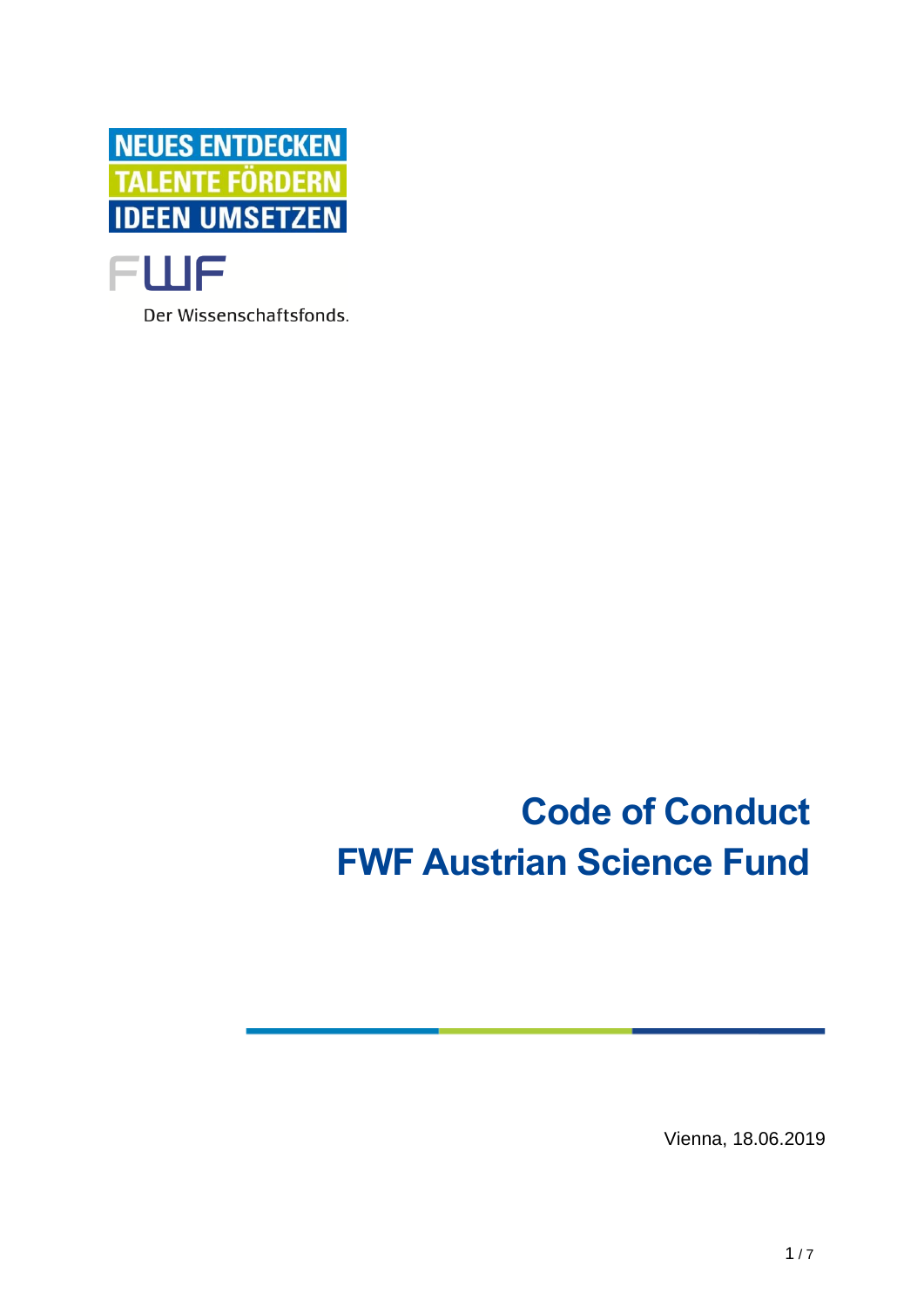

# **Table of Contents**

| 1.                             |      |                                      |  |  |
|--------------------------------|------|--------------------------------------|--|--|
| 2.                             |      |                                      |  |  |
|                                | 2.1. |                                      |  |  |
|                                | 2.2. |                                      |  |  |
|                                | 2.3. |                                      |  |  |
|                                | 2.4. | 2.4.1.<br>2.4.2.                     |  |  |
|                                | 2.5. | 2.5.1.<br>2.5.2.<br>2.5.3.<br>2.5.4. |  |  |
| 3.                             |      |                                      |  |  |
| 4.                             |      |                                      |  |  |
| 5.                             |      |                                      |  |  |
| 6.                             |      |                                      |  |  |
| $7_{\scriptscriptstyle{\sim}}$ |      |                                      |  |  |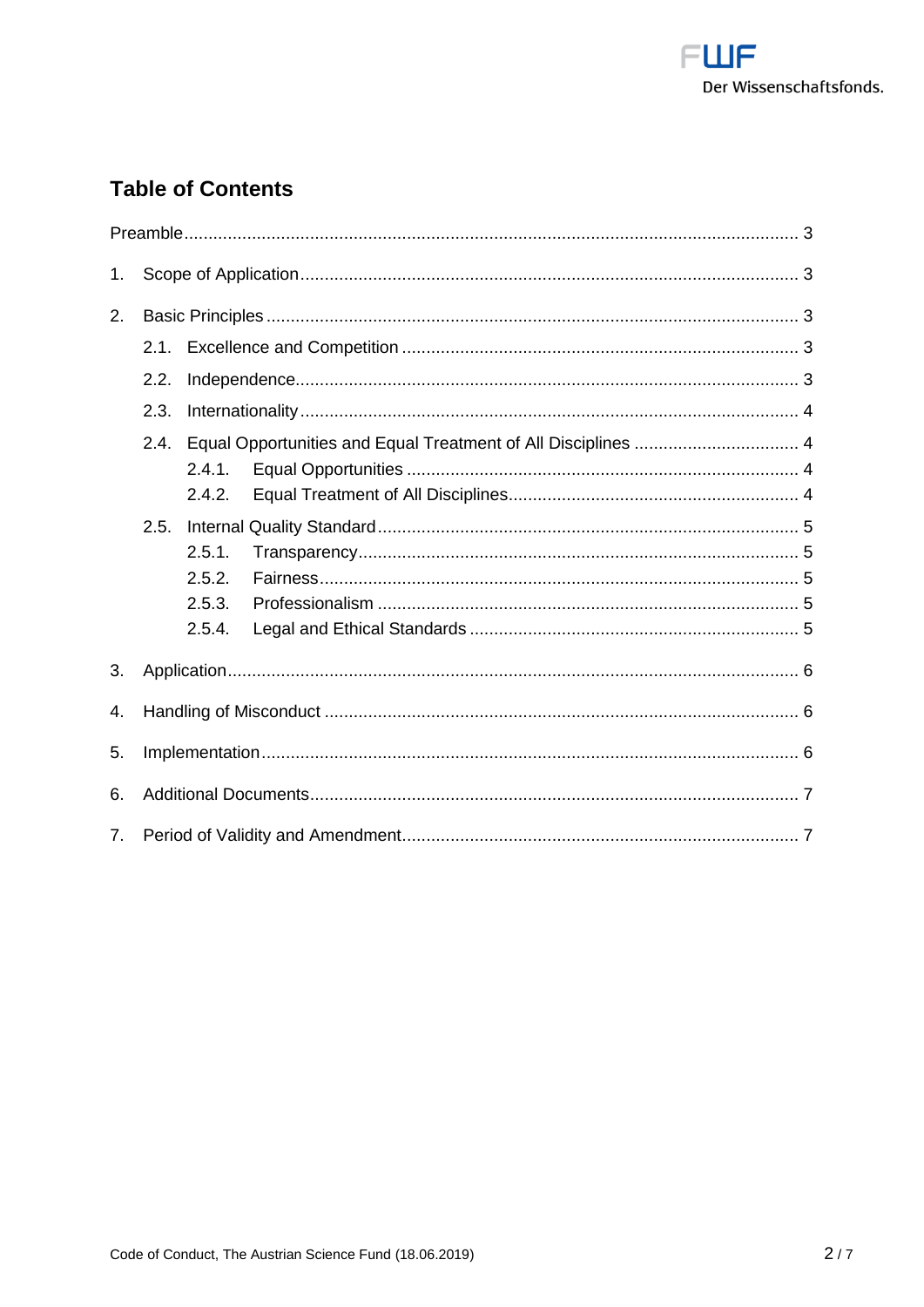

# **Code of Conduct FWF Austrian Science Fund**

#### <span id="page-2-0"></span>**Preamble**

The Austrian Science Fund is the country's main agency supporting basic research. It makes a significant contribution to Austria's cultural enrichment, to its development as a knowledgebased society and thus to creating value and prosperity in the country. The FWF is aware of its social responsibility and is committed to the basic principles set forth in the corporate policy: excellence and competition, independence, internationality, equal opportunities, transparency, fairness, professionalism and compliance with legal and ethical standards.

The following *Code of Conduct* reflects the FWF's aim to create a framework within which the aforementioned basic principles can be regarded as essential guidelines for working at the FWF. The *Code of Conduct* therefore contains general principles of conduct which serve as the foundation of the detailed policies of the FWF.

# <span id="page-2-1"></span>**1. Scope of Application**

The main people responsible for bringing the abovementioned principles to life are the employees and board members of the FWF. Therefore, this *Code of Conduct* applies to all employees and members of the supervisory and management boards in connection with their work for the FWF.

# <span id="page-2-2"></span>**2. Basic Principles**

#### <span id="page-2-3"></span>**2.1. Excellence and Competition**

The FWF is committed, first and foremost, to scientific and scholarly excellence in the awarding of research funding. Applications are reviewed according to the highest international standards and research funding is awarded exclusively in accordance with the principle of competition based on scientific and scholarly excellence.

The FWF is aware of its position as a role model and pioneer of quality standards in Austria. The employees and board members consistently follow these guidelines.

#### <span id="page-2-4"></span>**2.2. Independence**

The FWF is firmly committed to the freedom and independence of scholarship.

As a fund that handles the administration of public funds for basic research, the FWF is obliged to manage these funds in an equitable, transparent and impartial manner. For this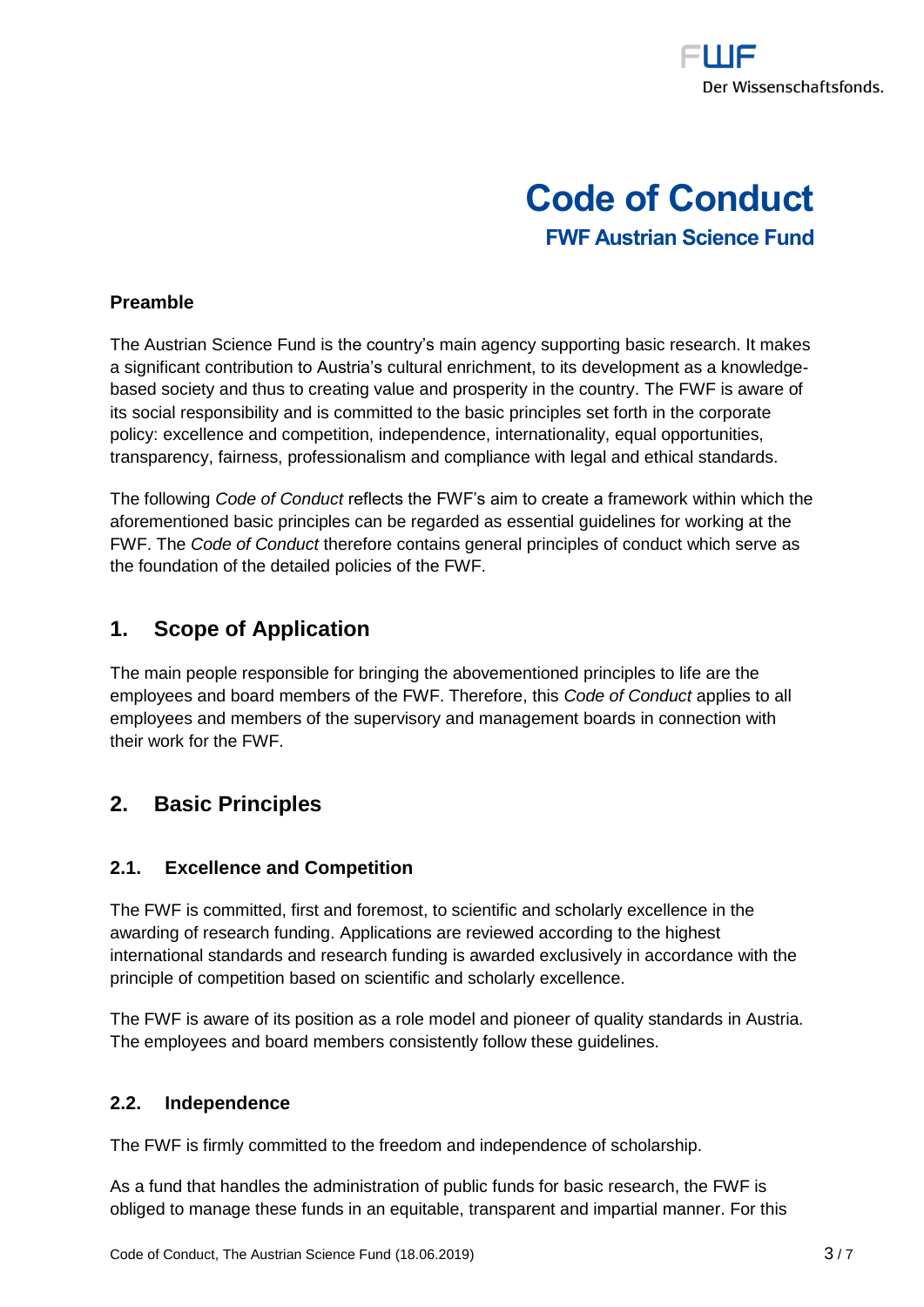reason, the FWF attaches great importance to independence in its business practices as well as its funding decisions, which are made solely on the basis of international reviews.

The FWF ensures in its decision-making structures and processes that employees and members of the supervisory and management boards can perform their duties conscientiously and impartially to avoid even the appearance of conflicts of interest. The employees and board members are especially obliged to comply with the relevant rules regarding conflicts of interest and the Guidelines for the Prevention of Corruption.

#### <span id="page-3-0"></span>**2.3. Internationality**

The FWF funds international first-class research in Austria.

It promotes the internationalisation of the Austrian science and research system and helps shape the national and European research area. The employees and board members act in accordance with the highest international and scholarly standards in the design of funding programmes, the decision-making process and the administration of funding projects.

# <span id="page-3-1"></span>**2.4. Equal Opportunities and Equal Treatment of All Disciplines**

#### <span id="page-3-2"></span>**2.4.1. Equal Opportunities**

The FWF is committed to the equal treatment and opportunities of all researchers – regardless of position, age, gender or origin. The FWF ensures an accordingly diverse composition of its supervisory and management boards.

The employees and board members respect this principle in the design of funding programmes, the decision-making process and the administration of research projects.

#### <span id="page-3-3"></span>**2.4.2. Equal Treatment of All Disciplines**

The FWF takes an open-topic approach to funding and fosters basic research in all disciplines and in all Austrian research institutions regardless of their legal nature.

In terms of the selection of research fields and topics, the FWF follows the bottom-up principle, which means that the choice is based on current developments in the scientific community / research institutions.

The employees and board members ensure the equal treatment of all disciplines in the design of funding programmes, the decision-making process and the administration of research projects.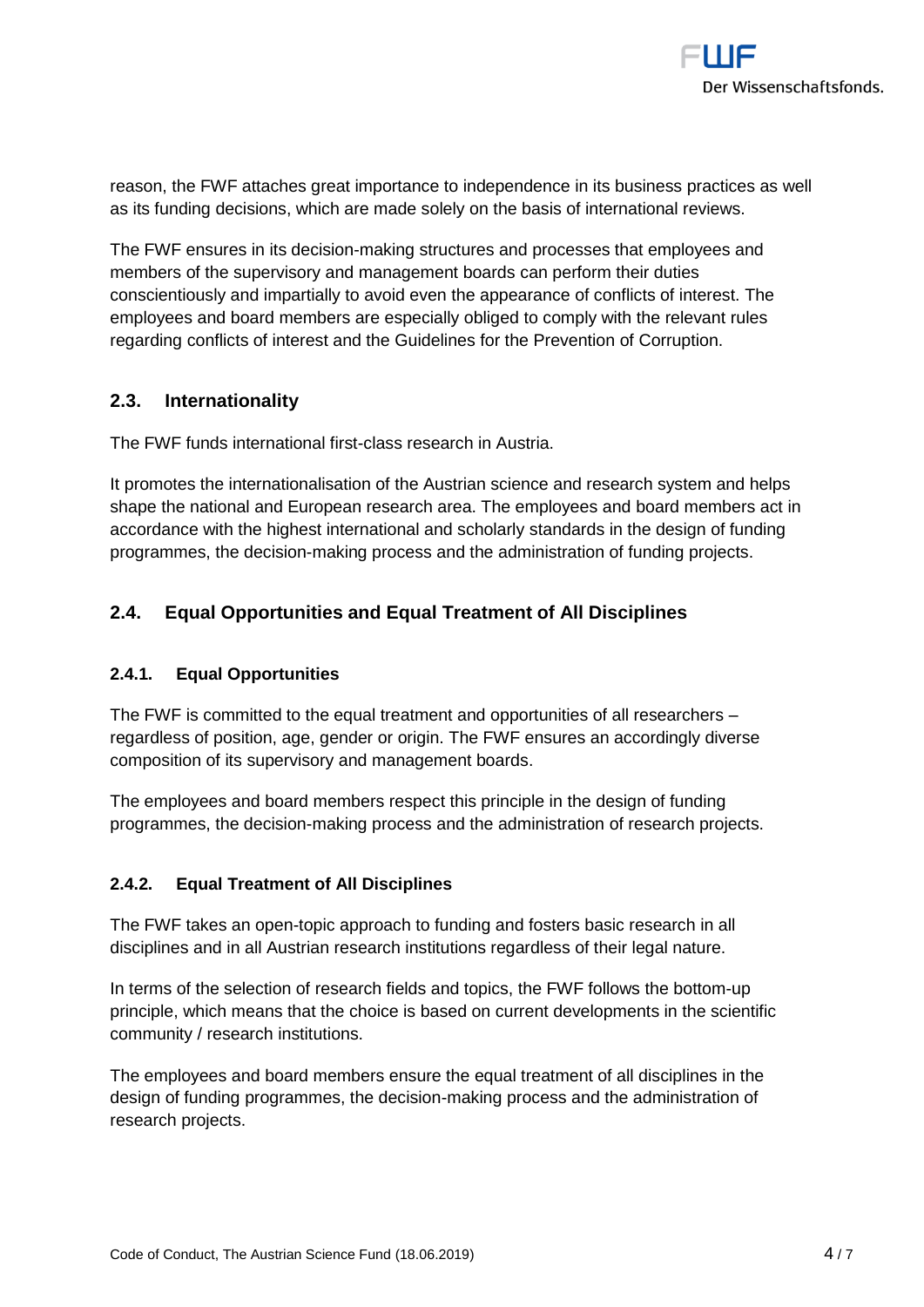

#### <span id="page-4-0"></span>**2.5. Internal Quality Standard**

#### <span id="page-4-1"></span>**2.5.1. Transparency**

The FWF ensures the transparency and comprehensibility of its decision-making processes, bearing in mind confidentiality considerations.

Contributions of any kind from third parties shall be disclosed and made transparent.

The employees and board members shall respect this principle in the design of funding programmes, the decision-making process and the administration of research projects by avoiding conflicts of interest, implementing checks and balances in all stages of its procedures and communicating its methods and decision-making process in a clear manner.

#### <span id="page-4-2"></span>**2.5.2. Fairness**

The FWF expects employees and members of supervisory and management boards to treat each other as well as applicants, grant recipients, other stakeholders and contractual partners with appreciation and respect. All requests shall be handled in a swift, polite, reliable and appropriate manner.

The employees and board members are aware of their social responsibility and realize that this means they have a great role model and knock-on effect.

#### <span id="page-4-3"></span>**2.5.3. Professionalism**

The FWF applies the highest quality standards to its processes and structures. The employees and board members ensure their continuous improvement. This requires highly qualified employees, which is why the FWF conducts professional personnel development.

#### <span id="page-4-4"></span>**2.5.4. Legal and Ethical Standards**

The employees and board members are aware of their role model function and the higher standards they have to meet as employees/contributors of a publicly funded organisation.

#### *2.5.4.1. Confidentiality/Secrecy*

The employees and board members of the FWF are obliged to maintain confidentiality and secrecy in the performance of their duties, provided that this does not run contrary to the fulfilment of their duties. They know and respect the basic principles and the content of the Leitfaden Zusammenarbeit ReferentInnen und Geschäftsstelle des FWF (in German) as well as the Guidelines for the Prevention of Corruption. They comply with the legal obligations to protect sensitive data from unauthorized access by third parties and to ensure traceability. In doing so, they comply with the data protection guidelines of the FWF.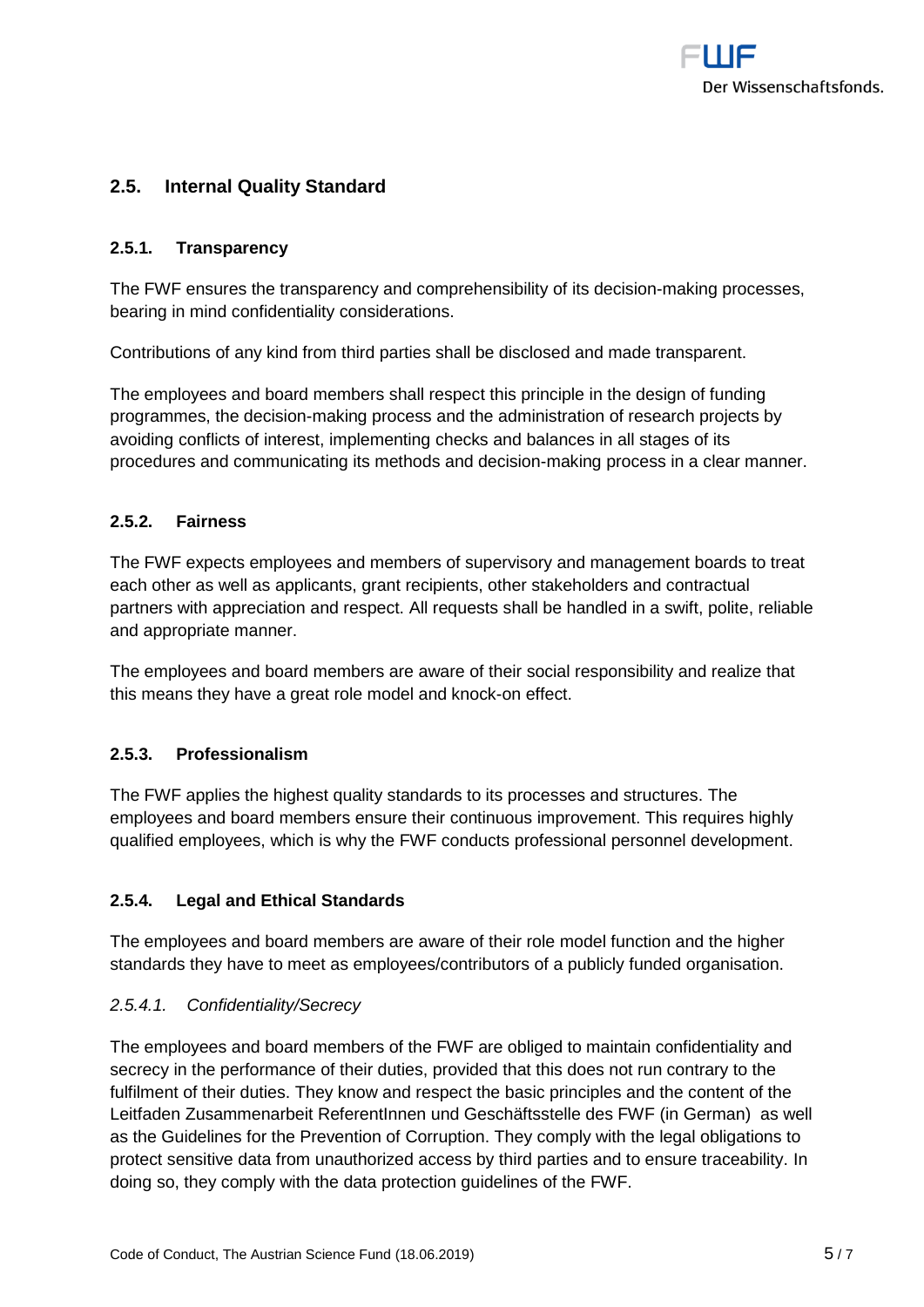

#### *2.5.4.2. Use of Resources*

The FWF allocates resources in a lawful, appropriate, economical and transparent manner. Employees and members of the supervisory and management boards are expected to use the available resources with care and in an efficient way.

#### *2.5.4.3. General Legal and Ethical Standards*

As a public institution, the FWF is committed to respect applicable law and its underlying values as well as ethical standards. Moreover, it ensures compliance with the rules of good scientific practice within its sphere of influence.

# <span id="page-5-0"></span>**3. Application**

The rules of conduct contained within this *Code of Conduct* shall be followed for the design and administration of funding programmes, all business processes, communicating with applicants, grant recipients and all other stakeholders, as well as public relations work.

## <span id="page-5-1"></span>**4. Handling of Misconduct**

Violations of the *Code of Conduct* damage the reputation of the FWF and can have to legal consequences.

Potential violations should be reported to the supervisor and/or the appropriate board and the Compliance Officer.

The FWF will immediately investigate any suspected violations.

The reporting party shall not suffer any disadvantage for reporting violations. Deliberately making a false report violates this code and can have legal consequences.

## <span id="page-5-2"></span>**5. Implementation**

Employees are expected to follow the *Code of Conduct*. They will be made aware of the content as part of compliance training courses. Particular attention must be paid to prevention und information.

The Compliance Officer is available at any time to answer questions or give advice.

The board members declare compliance with the *Code of Conduct* by signing a voluntary commitment.